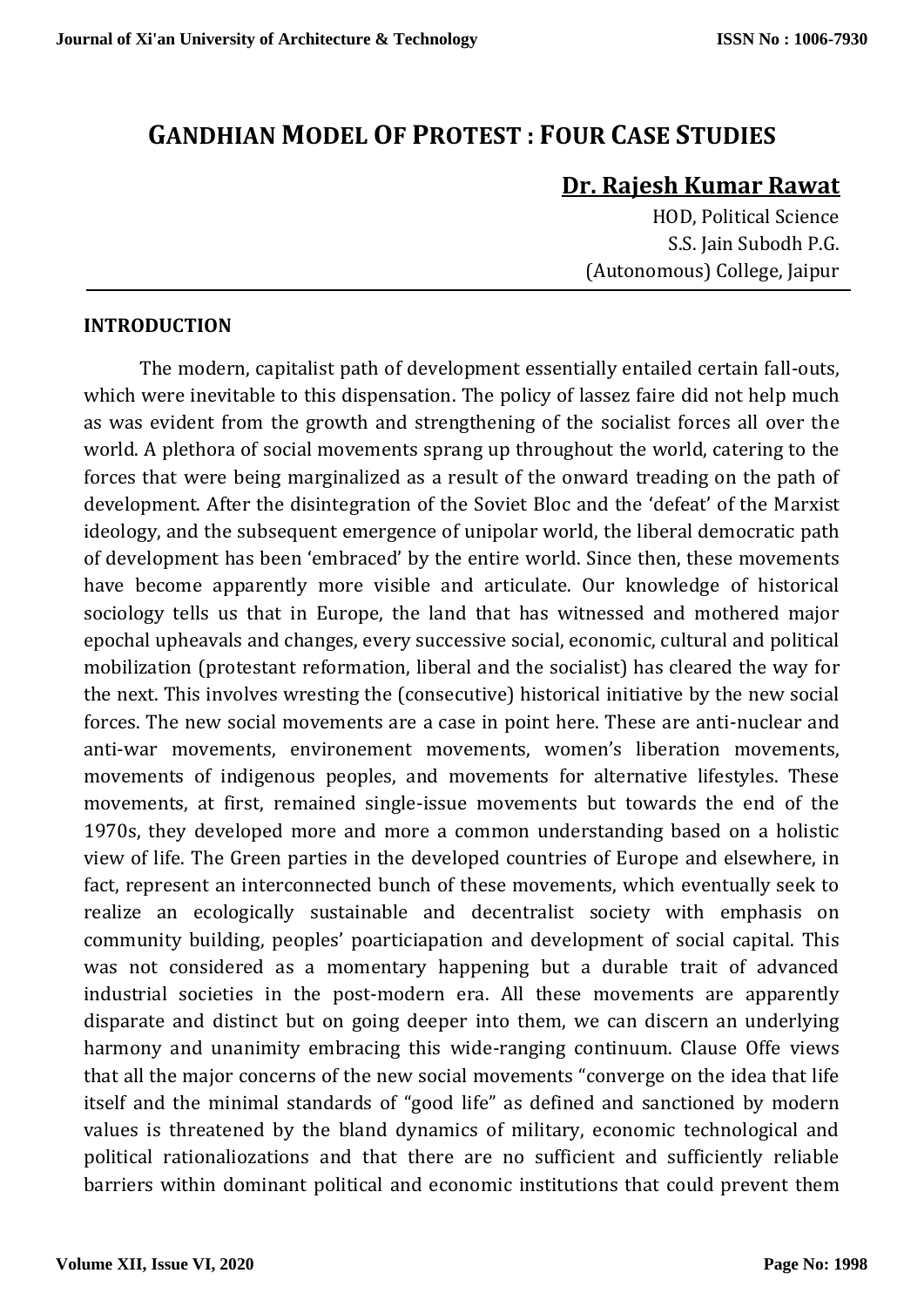from passing the threshold to disaster.<sup>1</sup> We agree here with R. Manivannan when he asserts, "The most significant aspect of these movements is that each one of them carries in it a component of the meaning of peace and together a collective notion of life in peace.<sup>2</sup>

Although there is a visible gap in the settings and approaches of these movements, there is a strong linkage between them and one attribute of peace or the other gets reflected as part of this linkage. Taken as a collective whole, they offer to rectify the ills of today's society by proposing alternative worldview. More importantly, their activites have or are in the process of developing a far-reaching critique of the existing political, economic, and social order. They also strive to change social values as well as public policy.<sup>3</sup> More crucially it is this framework, which locates these movements as part of the process of social transformation, which is new. Ramchandra Guha writes that these movements work simultaneously at two levels. He states : "At one [level], they are defensive, seeking to protect civil society from the tentacles of the centralizing state; at another, they are assertive, seeking to change civil society from within and in the process putting forward a conception of the good life somewhat different from that articulated by any of the established political parties Considered individually, these movements are small and scattered, taken collectively, and keeping in mind the convergence of interests and ideologies and the growing networks of coordination and cooperation, they are an increasingly visible part of the Indian social scene. These are then the new social movements."<sup>4</sup>

The humble attempt that has been made in this paper is to establish that these new social movements under Gandhian influence project a perception of peace through their diverse issues. The classification of new social movements is based on the fact that in recent years, many people's movements in India have started emphasizing the sociopolitical and economic aspects of militarization. More importantly, this study attempts to examine both the military and the non-military threats as concern for the human security.

### **Indian Context of the Conception of Peace in Human Rights**

The classical Hindu concepts of ahimsa, truth, non-stealing, purity and control of senses are five great virtues, which every human being should achieve irrespective of his/her caste or station in life. The emphasis on these concepts by religious books and the ancient rulers of India created a mentality that gave "Ahimsa" and "Shanti" an all important position in people's life.<sup>5</sup> This became a seedbed for the peace movements in India, which started at Buddha's time. Buddha's movement (not in the sense of agitation or protest processions) helped the then society work for peace through such acts which declared men to be worthy of respects, not through birth, but through spiritual or moral merit. The peace movement that is usually called Jainism originated at the same time and in the same region of India as Buddha movement. This movement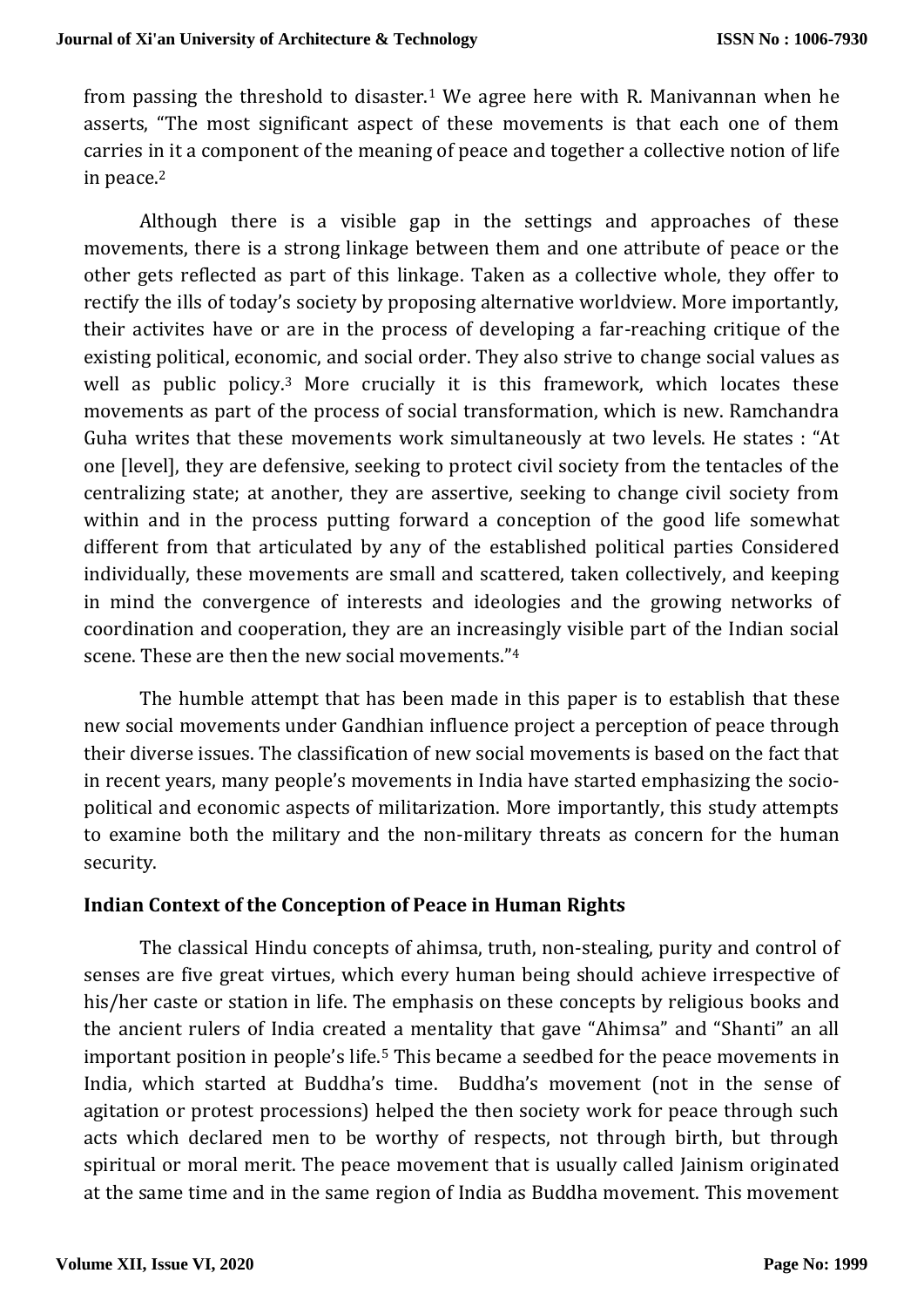helped growth of moral and spiritual disciplined, encouraged honesty and kindliness in personal relations and underlined importance of non-violence.<sup>6</sup>

In India's peace history, the upsurge and spread of devotional movements during the medieval period the medieval period known by the umbrella term-

Bhakti Movement is a watershed. The masses played a pivotal role and the vernacular languages of the regions became the vehicles of this Bhakti movement stressing love, peace, harmony and an intimate personal awakening. The impact of Bhakti movement is visible in the lifestyle of people in many parts of Tamil Nadu, Kannada in the south and in Bengal in the North today.<sup>7</sup>

An aspect of Asia that must always be seen as a historical backdrop while discussing its social movements are a variety of national liberation movements against colonical occupation in many countries of the region.

Contemporary social movements cannot really be well understood without identifying the elements of continuity and change from such liberation movements. And nowhere else is that as important as in India. India's nonviolent movement for freedom was in itself a part of the tradition of the Indian peace movement. Its major endeavor was to release India from the British rule. There were a number of social movements, which had joined the nationlist movement for the cause of political freedom. They were conscious of the need for enduring their struggle in free India (the dalits, peasantry, labour, women, and tribal, environmental and other survival related movements). The Indian national independence movement<sup>8</sup>, as is well known, was greatly influenced by the leadership provided by Mahatma Gandhi.

The sheer number of people who participated in his movement, particularly from about 1920 to the time of independence in 1947 is staggering. Apart from gaining political independence for India, the movement influenced a nation of 300 million people in 1947 and over a billion today in nearly all aspects of politics and life. Apart from its main characteristics of non-violence and struggle based on truth and Satyagraha9, Gandhian thought penetrated areas like governance, decentralization, ethics and morality of politics, education, rural and national development, self-reliance, volunteerism, caste and untouchability and much more.<sup>10</sup>

Gandhi staunchly believed that it was possible to avoid war and fights through amicable relations among peoples and groups as well as individuals. "This is not a mere utopian vision based on nonviolence or non-resistance as an ethics principle but as an ultimately practical basis of order".11 Further, "Gandhi had long believed that India had a special responsibility and duty in the development of a nonviolent alternative means of struggle which would make possible the abolition of war".<sup>12</sup>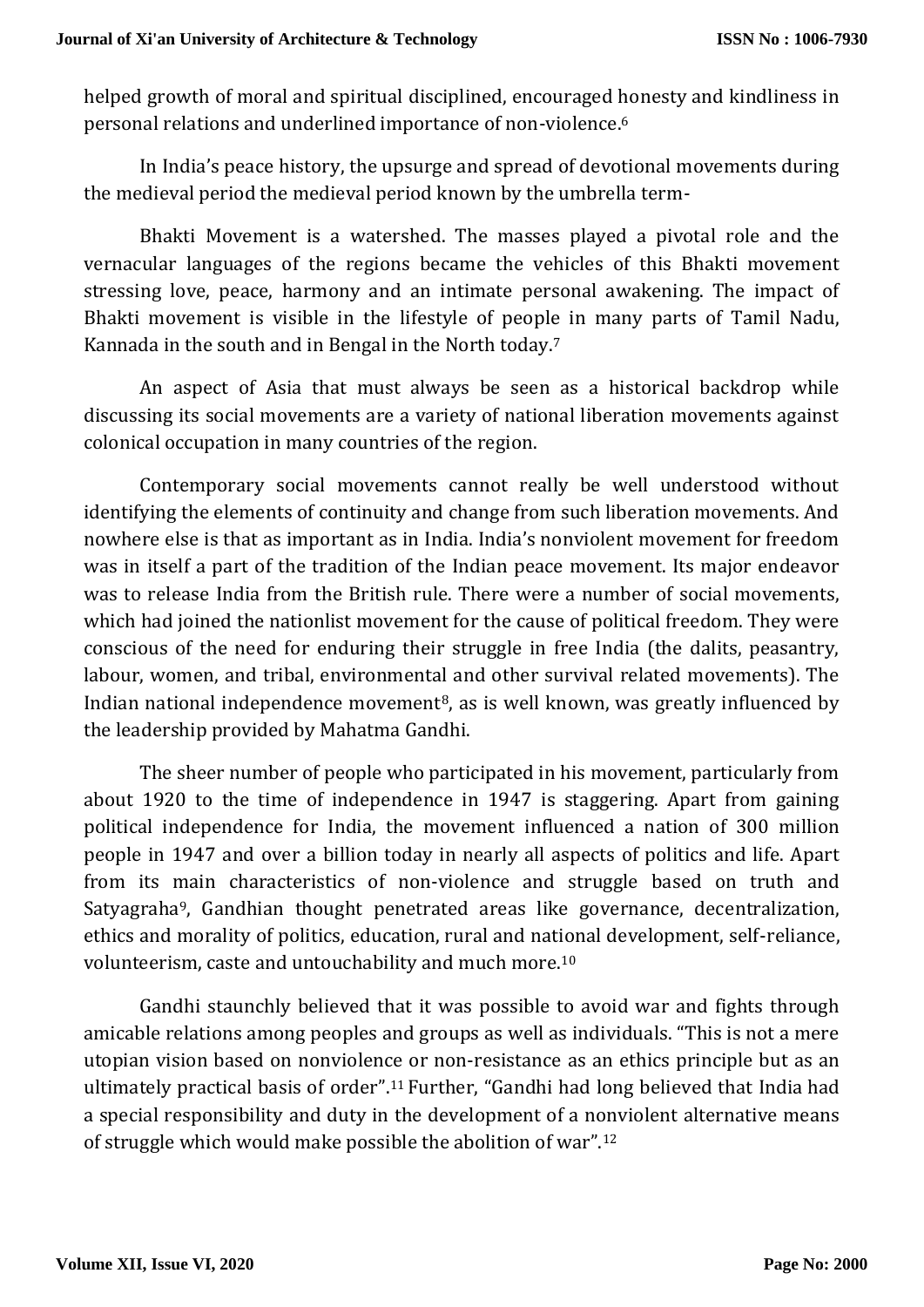After gaining freedom, and even after Gandhi's assassination by a Hindu religious extremist in 1948, his thought prompted a wide variety of Gandhian movements and civil society formations that persist till today. The resolution and resilience of his thoughts can also be discerned today in movements that may not be direct descendants of Gandhian movements, like the environmental, adivasi and local governance movements. The more direct Gandhian movements would include tha Sarvodaya movement that concentrated on the redistribution of land in the fifties and sixties but is fairly dormant now, the movement for bringing in Panchayat Raj [xiii] and a plethora of Gandhian institutions all over the country, of which the Gandhi Peace Foundation in Delhi, Sewagram Ashram in Wardha, Gandhigram in Tamil Nadu, Gandhi University and Sabarmati Ashram in Gujarat would be prominent. His notion of self reliance, symbolized by the hand-spun local cloth, khadi, and a variety of other locally produced products is promoted by the state through a vast organization called the Khadi and Village Industries Commission, with an extensive network of still popular retail outlets. Gandhian thought finds popularity amongst groups and movements that seek to establish a more ethical, moral and harmonious relationship between human activities and nature, and who are seeking another world that draws away from centralization of political power and economic production. It would therefore seem to confront and resist both forms of capital, private or state-owned, putting much more emphasis on community ownership.

The impact of Gandhian philosophy can be clearly seen in the movements which have come up during freedom struggle and since independence.

The following movements would help demonstrate through their methods, goals, appeal, reach, success, the efficacy of Gandhian philosophy of Satyagraha:

- 1. Chipko Movement
- 2. SEWA Movement
- 3. Khadi Movement
- 4. Bhoodan-Gramdan Movement

### **1. Chipko Movement**

The forests of India are a critical resources for the subsistence of rural peoples throughout the country, but especially in hill and mountain areas, both because of their direct provision of food, fuel and fodder and because of their role in stabilizing soil and water resources. As these forests have been increasingly felled for commerce and industry, Indian villagers have sought to protect their livelihoods through the Gandhian method of Satyagraha non-violent resistance. In the 1970s and 1980s this resistance to the destruction of forests spread throughout India and became organized and known as the Chipko Movement.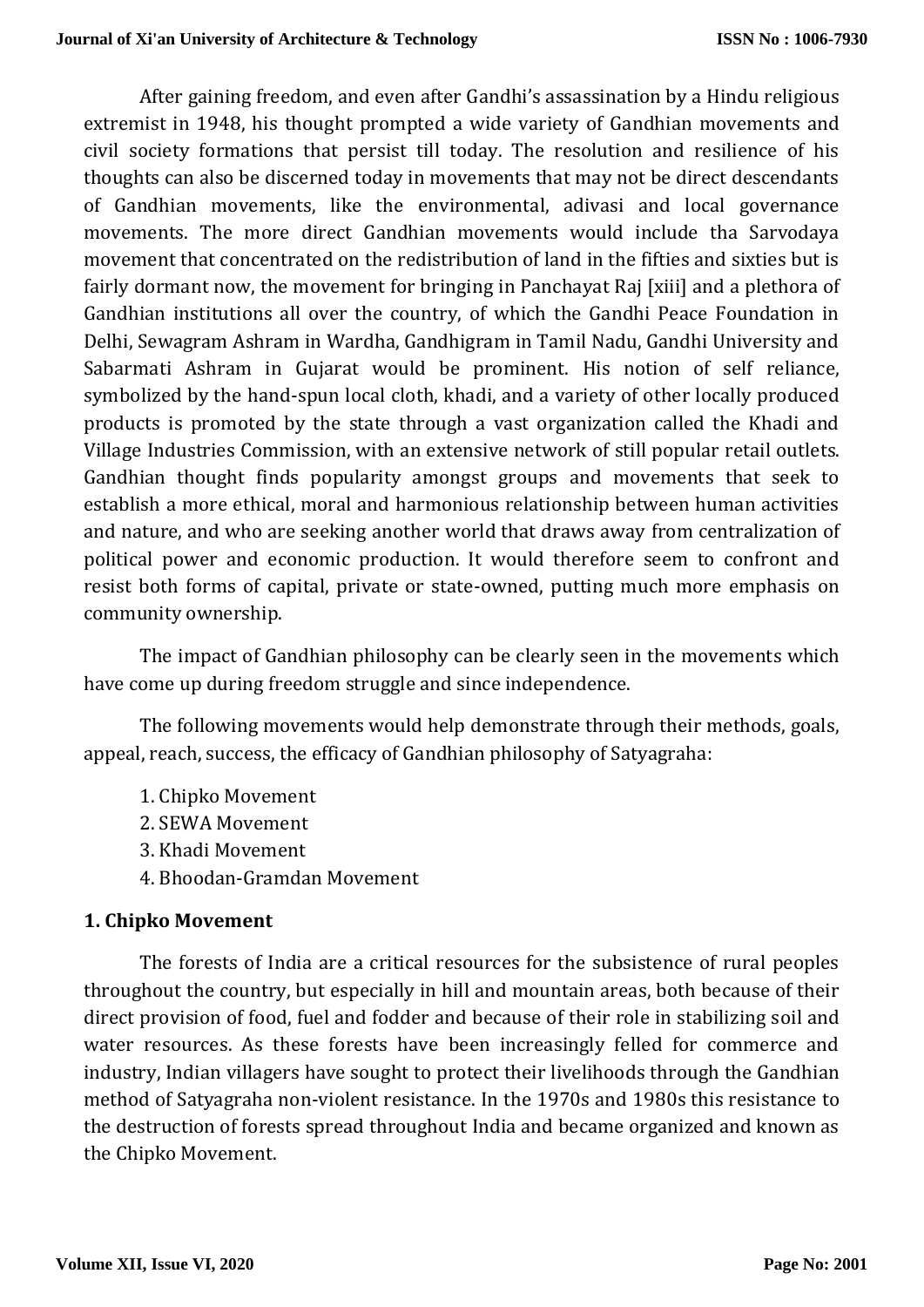The success achieved by this protest led to similar protests in other parts of the country. From their origins as a spontaneous protest against logging abuses in Uttar Pradesh in the Himalayas, the movement spread to Himachal Pradesh in the North, Karnataka in the South, and Rajasthan in the West, Bihar in the East and to the Vindhyas in Central India. This movement stopped clear felling in the Westerns Ghats and the Vindhyas and generated pressure for a natural resourece policy, which is more sensitive people's needs and ecological requirements.

#### **Philosophical Foundation**

The Chipko movement is historically, philosophically and organizationally an extension of the traditional Gandhian Satyagraha. Its special significance lies in the fact that it took place in post independent India. Equipped with the Gandhian worldview of development based on justice and ecological stability, its followers contributed silently to the growth of women power and ecological consciousness in the hills areas of Uttar Pradesh. The influence of two European disciples of Gandhiji (Mira Ben and Sarla Ben) on the heritage of struggle for social justice and ecological stability in the hills of Uttar Pradesh has been immense and they generated a new brand of Gandhian activists who provided the foundation for the Chipko Movement.

#### **The Movement**

The Chipko Movement is the result of hundereds of decentralised and locally autonomous initiatives. Its leaders and activists are primarily village women, acting to save their means of subsistense and their communities. Men are involved too, however, and some of these have given wider leadership to the movement. Prominent Chipko figures include : Sunderlal Bahuguna, a Gandhian activist and philosopher, whose 5,000 kilometre trans-Himalaya footmarch in 1981-83 was crucial in spreading the Chipko message. Bahuguna coined the Chipko slogan: 'ecology is permanent economy', Chandi Prasad Bhatt, one of the earliest Chipko activists, who fostered locally based industries based on the conservation and sustainable use of forest wealth for local benefit, Dhoom Singh Negi, who, with Bachni Devi and many village women, first saved trees by hugging them in the 'Chipko embrace'. They coined the slogan : 'What do the forests bear? Soil, water and pure air'.

### **2. SEWA (Self-Employed Women Association) Movement**

Self-Employed Women Association (SEWA) is a trade union registered in 1972. It is a Gujarat based organisation of poor, self-employed women workers. SEWA has a membership of more than 700,000 members all of whom are women in the informal economy in all rural and and urban sectors of work. These are women who earn a living through their own labour or small businesses. They do not obtain regular salaried employment with welfare benefits like workers in the organized sector. The Self-Employed Women's Association SEWA was born in 1972 as a trade union of self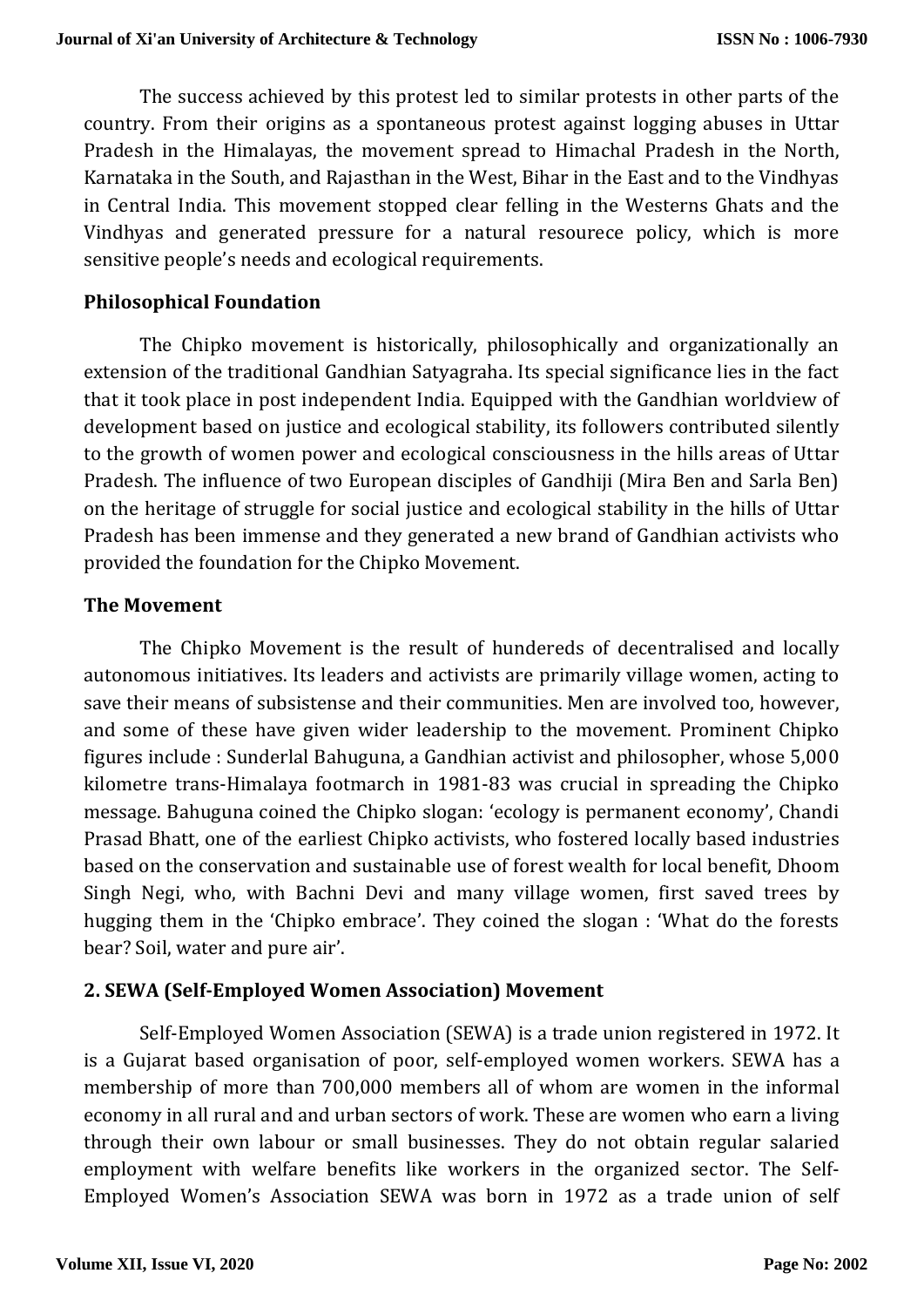employed women. It grew out of the Textile Labour Association, TLA, India's oldest and largest union of textile workers founded in 1920 by a woman, Anasuya Sarabhai. SEWA is both an organisation and a movement. The SEWA movement is enhanced by it's being a confluence of three movements: the labour movements, the cooperative movement and the women's movement. But it is also a movement of self-employed workers: their own, homegrown movement with women as the leaders. Through their own movement women become strong and visible. Their tremendous economic and social contributions become recognized.

# **Philosophical Foundation**

Gandhian thinking is the guiding force for SEWA's poor, selfemployed members in organising for social change.14 His principles of satya (truth), ahimsa (non-violence), sarvadharma (intergrating all faiths, all people) and khadi (propagation of local employment and self reliance) are followed. Mahatma Gandhi led a successful strike of textile workers in 1917. He believed in creating positive organised strength by awakening the consciousness in workers. By developing unity as well as personally, a worker should be able to hold his or hjer own against tvranny from employers or the state. To develop this strength he believed that a union should cover all aspects of worker's lives both in the factory and at home.

### **Goals**

SEWA's main goals are to organise women workers for full employment. Full employment means employment whereby workers obtain work security, income security, food security and social security (at least health care, child care and shelter)

### **Achievements**

SEWA has successfully adopted Gandhian techniques of mass mobiliozation through its campaigns and many movements in the shape of co-operatives, federations and supportive services have sprung up as its offshoots:

### **1. Campaigns for Mass Mobilization**

This mass mobilization strengthens the SEWA movement and at the same time highlights their own pressing issues. All mobilization is done as part of a campaign around a clearly identified issue. The women and local leaders identify the issue, which affects large numbers of people, which affects them deeply or is felt as unjust or intolerable and is continually called to their attention. Mobilization involves continous meetings at the village or mohalla level. The meetings must include as large as representation as possible, for example an all-village meeting – 'gram sabha'. Campaigns are organized around pressing issues affecting SEWA members. These spread geographically and across occupations, depending on the issues involved. In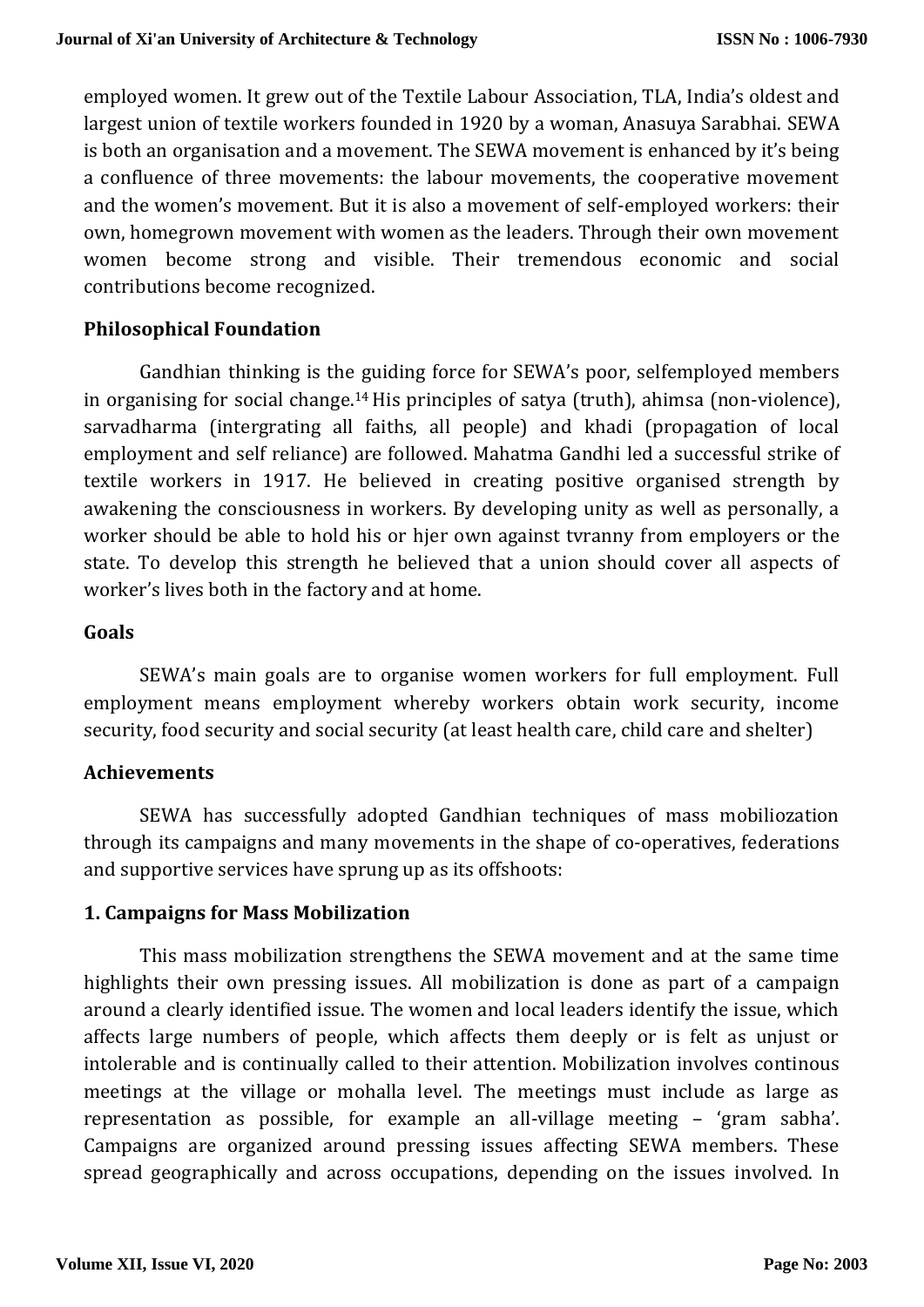recent years, some campaigns made considerable headway and others faced obstacles or long struggles. But in all, workers in large numbers joined the campaigns, contributed their insights and ideas. Several strong leaders developed as a result of these campaigns. Some of the campaigns are namely:-

Home-based Workers' Campaign, Vendors Campaign, Forest Wokers' Campaign, Construction Workers' Campaign, The Water Campaign, Food Security Campaign, Campaign for our Right to Child Care, Campaign for Recognition of Midwives, Campaign, Minimum, Campaign

### **2. SEWA Movements**

These can be seen in the forms of Cooperatives, federations etc. at state, and national and international levels:-

- State
- Cooperatives Groups: Social, Savings and Credit Groups
- Federations: Gujarat State Mahila SEWA Co-op. Federation, Banaskantha DWCRA Mahila SEWA Association, Kutchcraft Association, Kheda Dist. Women's Saving & Credit Association, Gandhinagar District Women's Saving & Credit Association, Ahmedabad District Vegetable Growers & Sellers Association, Sukhi Mahila Mandal Sabarkantha Kheda Mandal, Surendranagar District Women & Child Development Mandal, Shri Mahila SEWA Anasooya Trust, Gujarat Mahila Housing SEWA Trust, SEWA Gram Mahila Haat, Gujarat Shishu Sangh, SEWA Insurance etc.
- National: National Centre for Labour, National Alliance of Street Vendors of India (NASVI) and
- International: Homenet, Streetnet, SEWA Movement in South Africa, SEWA in Yemen, SEWA in Turkey.

# **3. Khadi Movement in India**

Khadi or khaddarm, as it is popularly known, perhaps is not more than an outdated cloth of yesteryears for today's generations and does not catch their imagination as much as it did of the generations who fought with the British rule during the freedom struggle. It was a sign of economic freedom, self-reliance, a symbol of Indian unity before Indian independence. The Khadi movement was a part of the independence struggle in order to boucott the forign cloths. In the hands of Gandhi, it turned out to be a powerful weapon to drive out the colonial powers from the Indian soil. Of the major (peace) movements inspired by the Gandhian thought. Khadi movement is one of the earliest, to which Gandhi himself contributed a lot.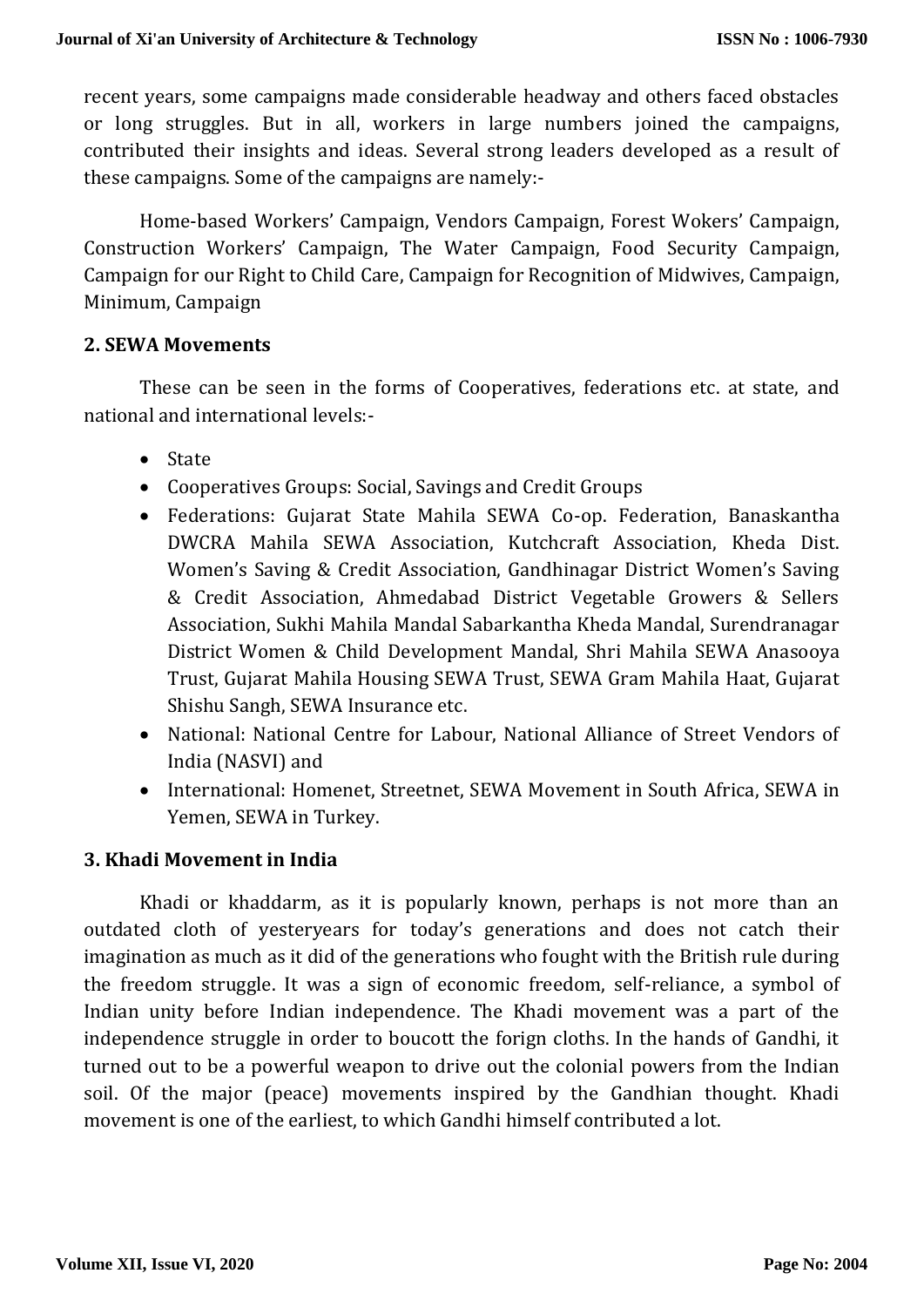## **Background**

The Industiral Revoution, with its steam engine, spinning jenny and power loom, created a powerhouse of cloth mills that literally desiccated India's textiles. British colonial policy dictated by law that all the cotton grown in India be exported to the Home Country at very low prices while British mill cloth flooded Indian markets, forcing the locals to buy it. Million of Indian spinners and weavers went out of work, prompting Bengal Governer Lord William Bentinck to admit "the bonesof cotton weavers are littering the plains of India". Hand spun, hand woven cloth, the pride of India, was all but killed and along with it, vast reservoirs of precious traditional textile knowledge too disappeared.

## **OBJECTIVES AND PROGRAMME OF THE MOVEMENT**

It was left to Mahatma Gandhi in early 20th Century to reinvent, revive and resuscitate Khadi under a new brand name, a new philosophy and programme.<sup>15</sup>

Khadi simply means cotton, usually handspun. Khadi is Indian handspun and hand-wovencloth. The raw materials may be cotton, silk or wool, which are spun into threads on a spinning wheel called a charkha. By asking millions of his countrymen to spin yarn at the charka, wear Swadeshi Khadi cloth and eschew all foreign goods, Gandhiji was not merely restoring pride in heritage and the value of handwork or making a strike against colonial exploitation. Khadi was a socio-economic statement as well. Apart from giving jobs to millions of rural artisans, his programme looked to an equal distribution of wealth, decentralisation, non-exploitation or minimal exploitation. Heeding his clarion call, countless Indians: the intelligentsia, middle classes, the common man and the poverty-ridden rural masses took to spinnind yarn. A Khadi wave swept over the country. The first Khadi production center was opened in 1921, it found a place in the National Flag and as millions of charkas hummed across India Khadi was truly reborn.

### **Significance and Achievements**

The movement not only carried on the Swadeshi agenda, but more importantly, generated employment. Gandhiji wanted production by masses instead of mass production. He wanted people to be aware of their own productive potential and and have control over the economic structure. This would also give them a sense of selfworth. He wrote: "Swaraj without Swadeshi is a lifeless corpse and if Swadeshi is the soul of Swaraj, Khadi is the essence of Swadeshi." The fabric, for him, was more than hand-spun cloth. He once said: "Khadi is more of a thought than a cloth… it is a symbol of Swaraj, a symbol of national emancipation." The Khadi Movement worked with the twin objectives of shaking the British economy on the one hand and boosting the Indian economy on the other. The movement, on the characteristic Gandhian mode, was completely non-violent in approach. Writer Goldston wrote about the movement: "No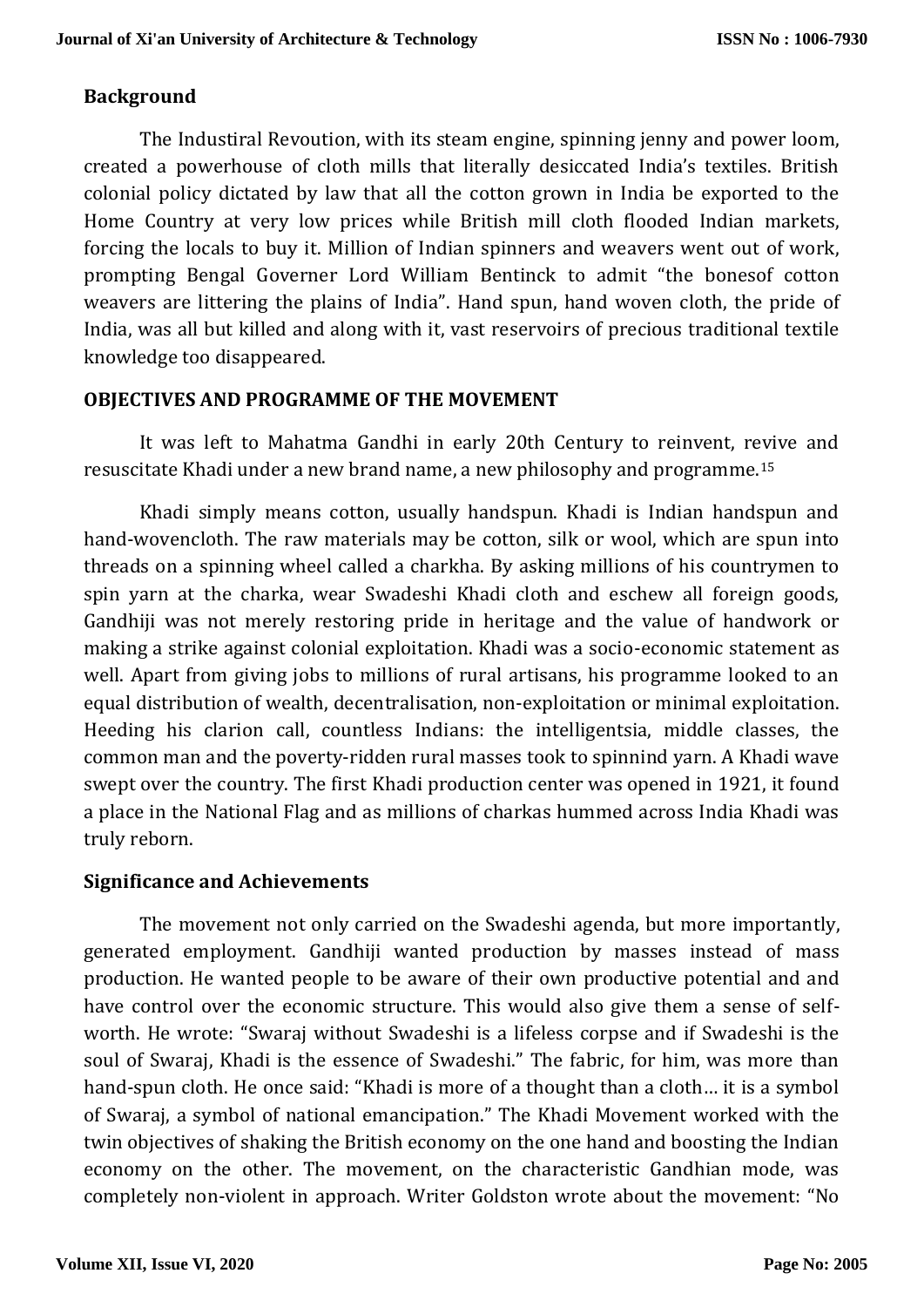laws were being overtly broken, but the Raj was grinding to a halt as its activites were simply ignored by the Indian people."

### **Challenges**

Khadi evolved itself to become a fashion designer's choice, but it cannot be sold on an emotional level. In order to flourish in today's world, it has to remain competitive and viable in all regards. Its indianness and being rooted in tradition can only then be an added qualification to it. The young and trendy generations need to be taught about its original implications. The governmental efforts through revitalizing Khadi & Village Industires (K.V.I.C.) becomes a sin qua non in this regard.

Khadi movement is yet another beautiful example of the genius in Gandhi. He could prove in one more way that the 'Small is beautiful'. His Khadi movement was no less a peace movement as it was movement against unjust British rule and strived to attain freedom from it by propagatind a sense of equality and self-reliance. For today's generations, fighting the onslaught of liberalization, privatization and globalization (L.P.G.), through Gandhian techniques can be a handsome tribute to his legacy, apart from being an effective way of subduing these agents of neo-imperial forces.

#### **4. Bhoodan-Gramdan Movement**

After having achieved freedom, the Indian leaders took little time in abandoning the Gandhian principles. Nonviolence gave way to the use of India's armed forces. Heavy industries were called as 'the temples of modern India'. The new leaders discarded Gandhi's vision of a decentralized society - a society based on autonomous, self-reliant villages. These leaders spurred a rush toward a strong central government and an industrial economy as found in the West. Yet all did not abandon Gandhi's vision. Many of Gandhi's, "constructive workers" – development experts and community organizers working in a host of agencies set up by Gandhi himself – resolved to continue his mission of transforming Indian society, Like Gandhi, Vinoba believed that the divisiveness of Indian society was a root case of its degradation and stagnation.<sup>16</sup> After India got independence, Vinoba advised that, now that India had reached its goal of Swaraj – independence, or self-rule – the Gandhian's new goal should be a society dedicated to Sarvodaya, the "welfare of all" Bhoodan (Land-gift) and Gramdan (Villagegift) are actually practical applications of the philosophy of Sarvodaya [xvii]. They collectively were 'trusteeship in action'. Connected with Bhoodan and Gramdan, there were other programs. Important of these were Sampatti Dan (Gift of the Wealth), Shramdan (Gift of the Labour), Shanti Sena (Army of Peace), Sarvodaya-Patra (the pot where every household gives daily handful of grain) and Jeevandan (Gift of Life).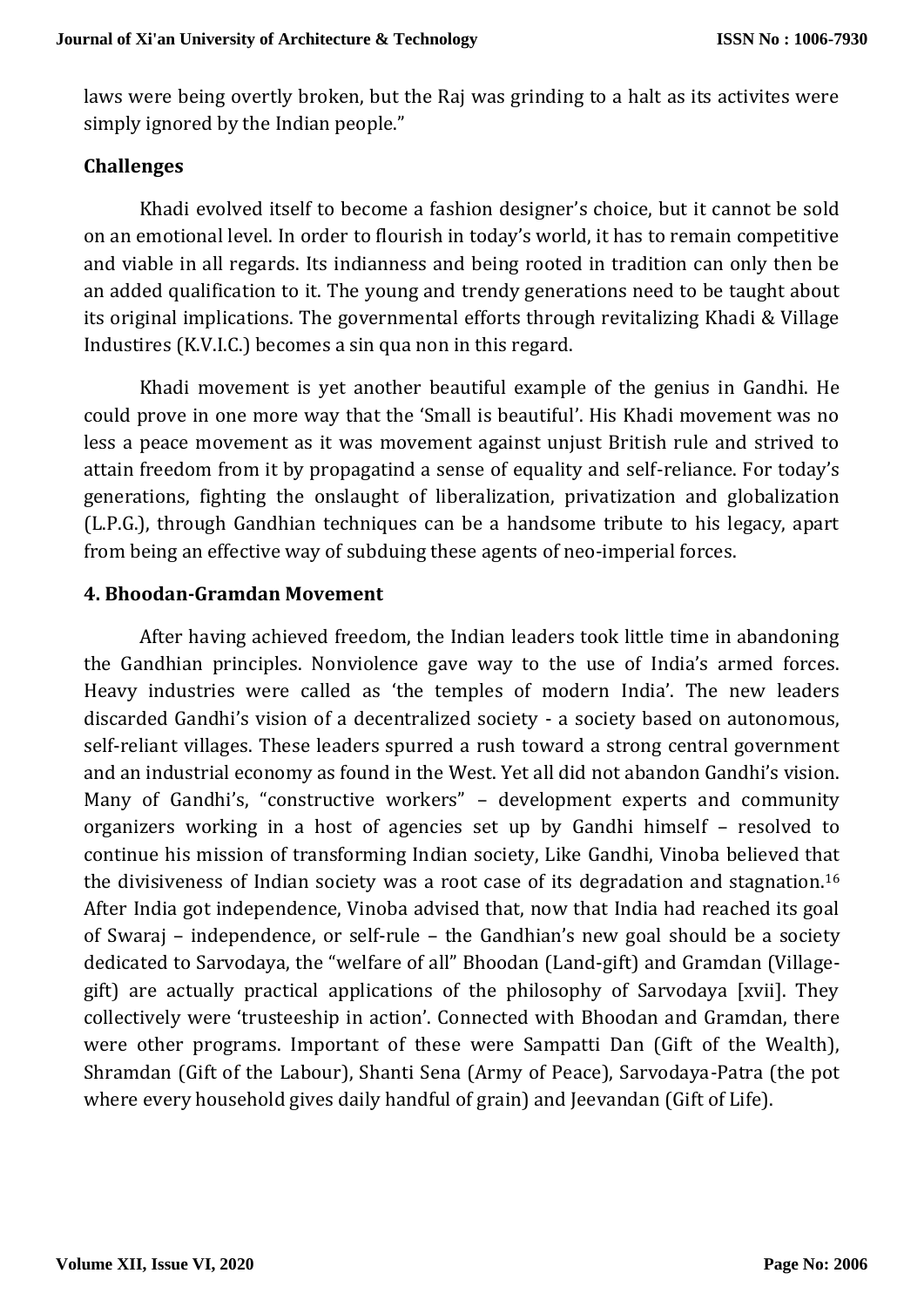## **The Movement**

He started on his extraordinary and unprecedented in the history, the Bhoodan Movement, and further on to Gramdan movement. Over a period of twenty years, he walked through the length and breadth of India persuading landowners and landlords to give a total of four million acres of land to the poor and downtrodden. His Bhoodan (Gift of the Land) movement started on April 18, 1951, he attracted the attention of the world. Untouched by publicity and attention, Vinoba had continued his efforts for a just and equitable society.

After 1954, Vinoba began asking for "donations" not so much of land but of whole villages. He named this new program Gramdan – "village-gift". While Bhoodan had been meant to prepare people for a nonviolent revolution, Vinoba saw Gramdan as the revolution itself. Gramdan was a far more radical program than Bhoodan. In a Gramdan village, all land was to be legally owned by the village as a whole, but parceled out for the use of individual families, according to their need. Because the families could not themselves sell, rent, or mortgage the land, they could not be pressured off it during hard times – as normally happens when land reform programs bestow land title on poor individuals. Village affairs were to be managed by a village council made up of all adult members of the village, making decisions by consensus – meaning the council could not adopt any decision until everyone accepted it. This was meant to ensure cooperation and make it much harder for one person or group to benefit at the expense of others.

While Bhoodan had been meant to prepare people for a nonviolent revolution, Vinoba saw Gramdan as the revolution itself Gramdan, he felt, with its common had ownership and cooperative decision-making, could bring about the needed unity. And once this was achieved, the "people's power" it would release would make anything possible. Vinoba's Gramdan efforts progressed slowly until 1965, when an easing of Gramdan's requirements was joined to the launching of a "storm campaign". By 1970, the official figure for Gramdan villages was 160,000 – almost one-third of all India's villages!

### **Achievements and Limitations**

But it turned out that it was far easier to get a declaration of Gramdan (Bhoodan later on merged into Gramdan in a way) than to set it up in practice. By early 1970, only a few thousand villages had transferred land title to a village council. In most of these, progress was at a standstill. What's more, most of these few thousand villages were small, single-caste, or trible – not even typical Indian villages. By 1971, Gramdan as a movement had collapsed under its own weight. Still, the Gramdan movement left behind no mean achievedment what could be procured under the force of Land Reforms Act was very less when compared to what was obtained from Bhoodan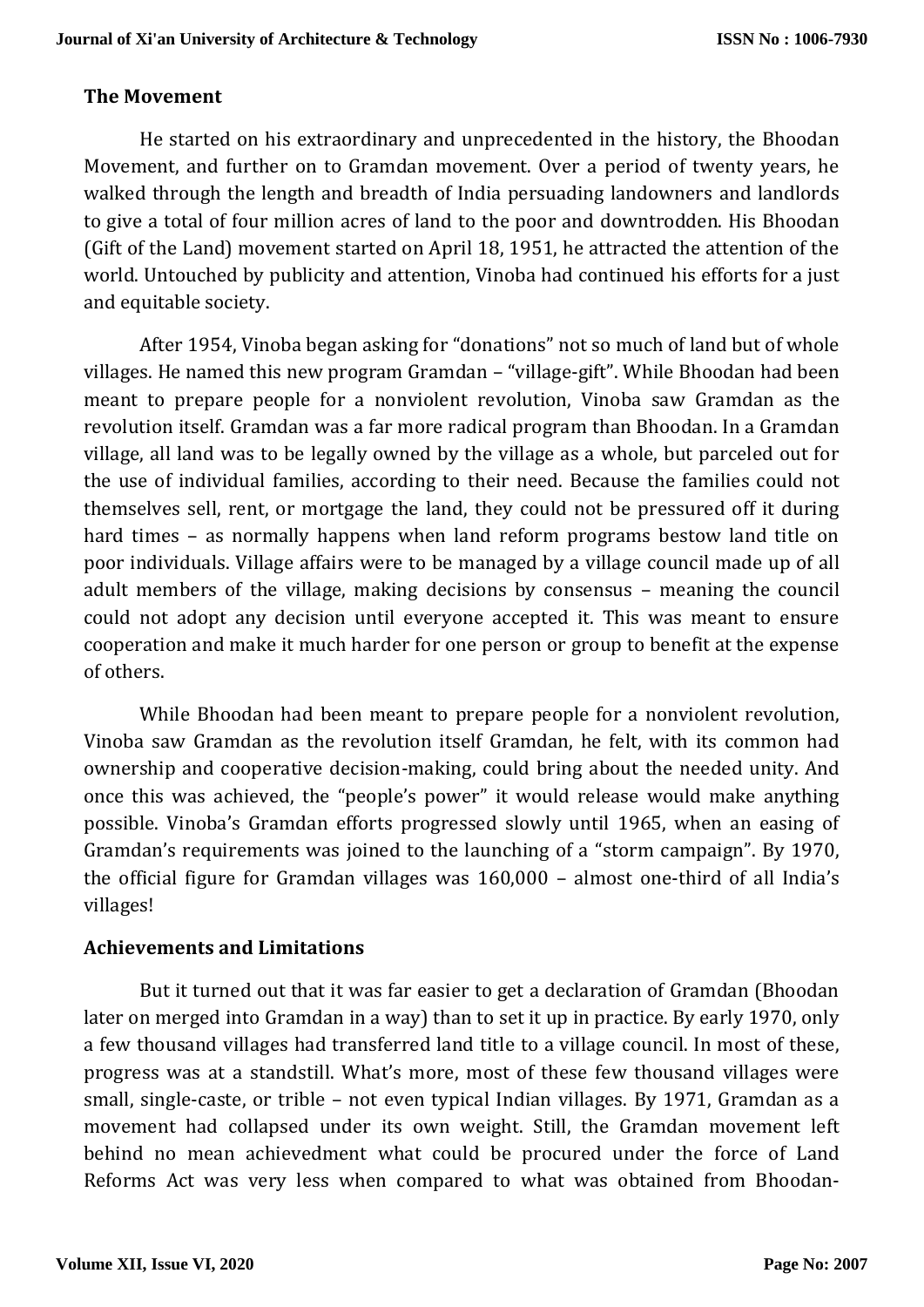Gramdan movement through non-violent and peaceful means. There were more than a hundred Gramdan "pockets" – some made up of hundreds of villages-where Gandhian workers settled in for long-term development efforts,. These pockets today form the base of India's Gandhian peace movement. In these locales, the Gandhians are helping some of India's poorest by organizing Gandhian-style community development and nonviolent action campaigns against injustice. The propagation of ideas combined with material achiecements affected the thinking of the people. By adopting Gandhi's ideas to the solution of the basic economic problem of land collection and equitable distribution among the landless, the movement kept Gandhi's ideas of socio-economic reconstruction alive. The movement kindled interest in the individuals to study Gandhi's ideas and assess their relevance.

Hence, we see here the diverse variety of fields in which Gandhian philosophy pervades and gives birth to many human rights and peace movements thereby. Apart from those illustrated above, we also know about other Gandhian peace movements, trible movements such as PR movement, Anti-liquor movment, trible movements during freedom struggle, Panchayat Raj Movement etc. All of these separately and collectively create conditions, for peace to originate and sustain in the true sense of the term, and hence are known as peace movements, or human rights movements in other way!

#### **REFERENCES**

- 1. Mendlovitz, Saul H. and Walker, R.B.J. (editors), "Towards a Just World Peace: Perspectives from Social Movements", Butterworths, London, 1987.
- 2. Manivannan, R., "The Peace Movements in India as an Emerging Social Force", Unpublished thesis, University of Delhi, Delhi, 1997.
- 3. Dalton, Russell, and Kuechler, Manfred (editors), "Challenging the Political Order: New Social and Political Movements in Western Democracies", Polity Press, Cambridge, 1990.
- 4. See Ramchandra Guha, "The Problem," Seminar, No 355, March 1989, pp. 12-15.
- 5. Kriplani, Krishna, "Gandhi: Ek Jivani" National Book Trust, New Delhi, 1983.
- 6. Mathur, D.B., "Gandhi And The Liberal Bequest" Aalekh Publishers, Jaipur, 1988.
- 7. Prentiss, Karen, "The Embodiment Of Bhakti", Oxford University Press, New Delhi, 1999.
- 8. For a vivid account, see Chandra, Bipan, "India's Struggle for Independence", Penguin Press, N.Delhi, 1989.